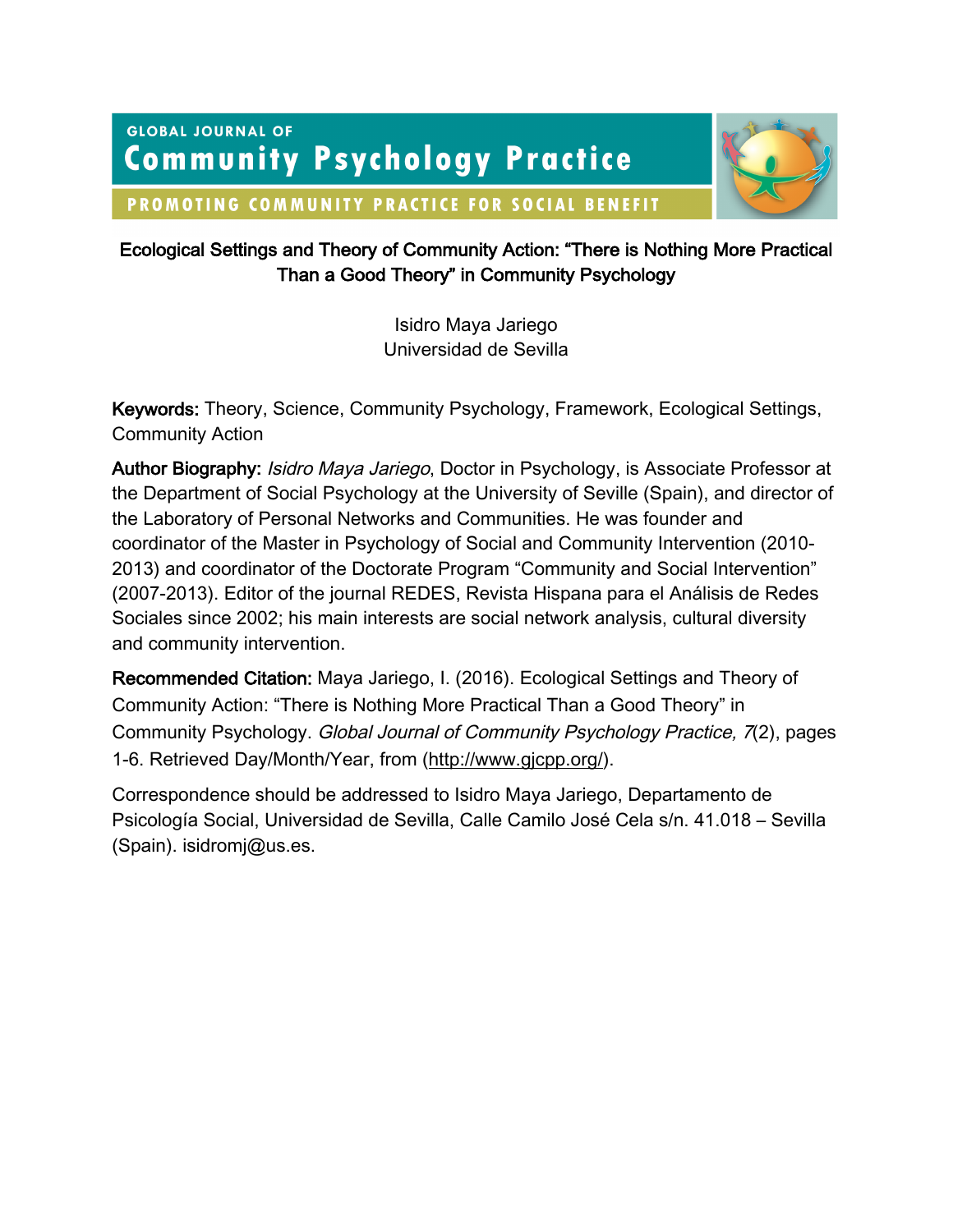Volume 7, Issue 2 February 2016

## Ecological Settings and Theory of Community Action: "There is Nothing More **Practical Than a Good Theory" in Community Psychology**

"There is nothing more practical than a good theory" (Lewin, 1952, p. 169). Since its inception, community psychology has been characterized by simultaneously pursuing the social utility of scientific knowledge and the theoretical value of practice (Lewin, 1946). Theories contribute to community change, while the lessons learned in community intervention in turn contribute to improve our knowledge of social reality. In terms of action research, theoretical models perform a central role in mediating between science and practice.

However, when we ask community psychologists which models they consider essential for community research and action, the picture is very complex. Jason, Stevens, Ram, Miller, Beasley, and Gleason (2016) did this exercise, consulting the electronic mailing list of the Society for Community Research and Action. Both researchers and professionals involved in community intervention participate on this list, and the inquiry resulted in a list of approximately 32 theoretical frames. Without being exhaustive in the inquiry, it is striking the number and diversity of theoretical models mentioned. Some of them are not theoretical models. Others are not even part of psychology.

The list shows that, to mediate between research and action, we preferably resort to short-range models, as indeed is proper in social psychology (Collier, Minton & Reynolds, 1991). However, community psychologists also use meta-models, schools of thought, ideas that guide professional practice, ideological frames, and metaphors that guide action, among other conceptual tools. On the other hand, along with concepts that appear in any handbook of community psychology (e.g., psychological sense of community, empowerment, behavior settings), there are also references of sociology, political science, social work, political philosophy, and other areas. Perhaps this reflects the fact that community psychology has been shaped as a pragmatic and multidisciplinary field.

The resulting impression is that there is not a common body of solid knowledge, or at least

the common denominator is very small. "Perspectivism" mentioned by Jason et al.  $(2016)$  may be revealing some confusion between the epistemological, methodological, and substantive planes among scholars and practitioners. It seems that respect for the diversity of views in the community has been transposed to the coexistence of theories that are immeasurable from an epistemological point of view. This is similar to the emphasis on the diversity of contexts appearing to have prevented the search for regularities of a theoretical character.

Nevertheless, 50 years of community psychology have paved the way to develop the promise of action research: "a comparative research on the conditions and effects of various forms of social action and research leading to social action" (Lewin, 1946 p. 35). As I will elaborate below, community research of the last several decades provides a basis for proposing a systematic view of community settings and a theory of the processes of community action and change.

## **Contexts, ecological levels, and community collaboration**

Let us adopt for a moment the point of view of an undergraduate student in psychology. In a subject of introduction to community psychology, the student usually learns that (a) context matters,  $(b)$  it is advisable to assess and intervene at different ecological levels, and (c) community interventions frequently include deploying processes of collaboration with the community to facilitate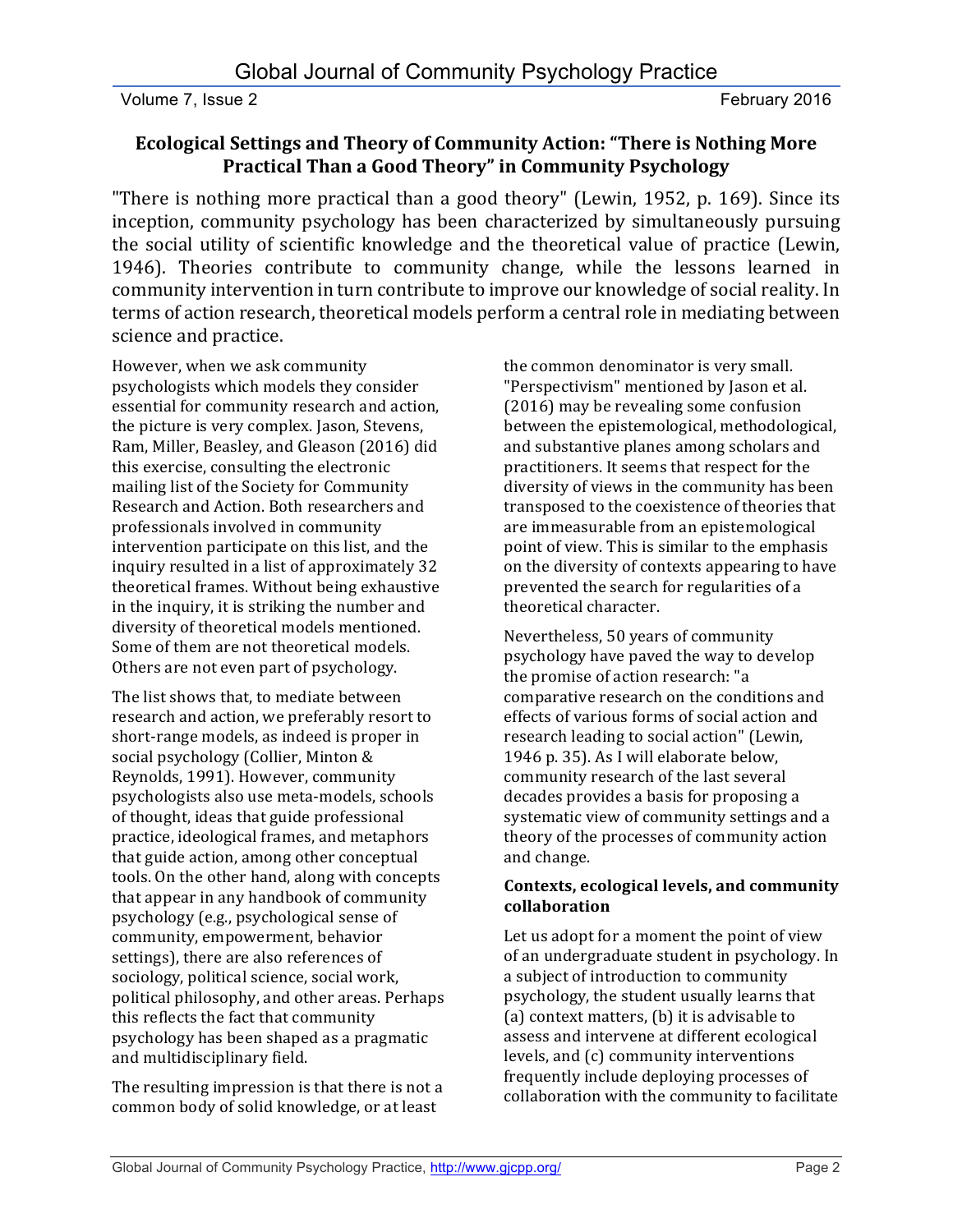## Volume 7, Issue 2 February 2016

empowerment. With that background, the student takes a contextual, multi-level perspective aimed at boosting the development potential of communities. That is, the skills they develop are so generic that they could be considered part of a metamodel, an approach to research and action, which can actually be applied in many different professional fields. This *community approach* can be made operational, for example, in the provision of health services, the study of the different stages of the life cycle or even in clinical practice, among many others.

When a group of psychologists met at the Swampscott Conference in 1965, an encounter that is symbolically recognized as the beginning of community psychology, they just reviewed the role of psychology professionals in addressing mental health needs. Since psychological processes (and therefore mental health problems) are clearly connected with the social system, psychologists *should* play the role of community change agents, both to be effective in intervention and to adequately meet the needs of the population. Therefore, thinking about (and transforming) the professional role of psychologists is directly linked to the origins of community psychology.

However, if we open the focus, the changes proposed in the 1960s affect the whole of psychology to varying degrees. On the one hand, many psychological and social issues of interest are incorporated, without any reduction to only mental health problems. Furthermore, the repertoire of intervention strategies is extended beyond individual psychological treatment. So generic skills that we usually associate with a *community approach* can be developed in practice in different professional fields of psychology. For example, nothing prevents a developmental psychologist to paying attention to family *contexts*, using the model of Bronfenbrenner (1979) on the *multiple* ecological levels of human development

contexts, or even implementing a mentoring program to improve academic performance of children, with the *collaboration* of members of the community. We can even see that this approach has also been developed in other disciplines. Concerns about contexts and collaboration are also present in community nursing or in community medicine, just to illustrate it with the case of public health.

To recap, community psychology arises from a reflection on professional practice that produces a meta-model of research and action. However, the emphasis on social contexts and in collaboration with the community is not unique to the discipline, and therefore cannot be considered defining models of community psychology. That does not mean that community psychology has not been able to theorize successfully the role of participant-conceptualizer, empowerment, and collaboration with the community. We return to this point later. What then are the models and the body of knowledge owned by the area?

### A typology of ecological settings and a **theory of community action**

Ecological settings, psychological sense of community, and empowerment are, in my opinion, a good selection of basic theoretical references on community psychology. The three theories that Jason et al. focus on  $(a)$ have consensus to be considered as a central part of the discipline, (b) have generated, compared to other models, a larger volume of empirical research, and, last but not least,  $(c)$ have enormous potential to build the future of community psychology.

The notion of psychological sense of community that was introduced by Seymour Sarason (1974) has a foundational significance in community psychology. It is a central theoretical axis and is also a core value of the discipline. Empirical research has dedicated a part of its effort to analyze the factorial structure of the concept (Chipuer & Pretty, 1999; Jason, Stevens & Light, in press;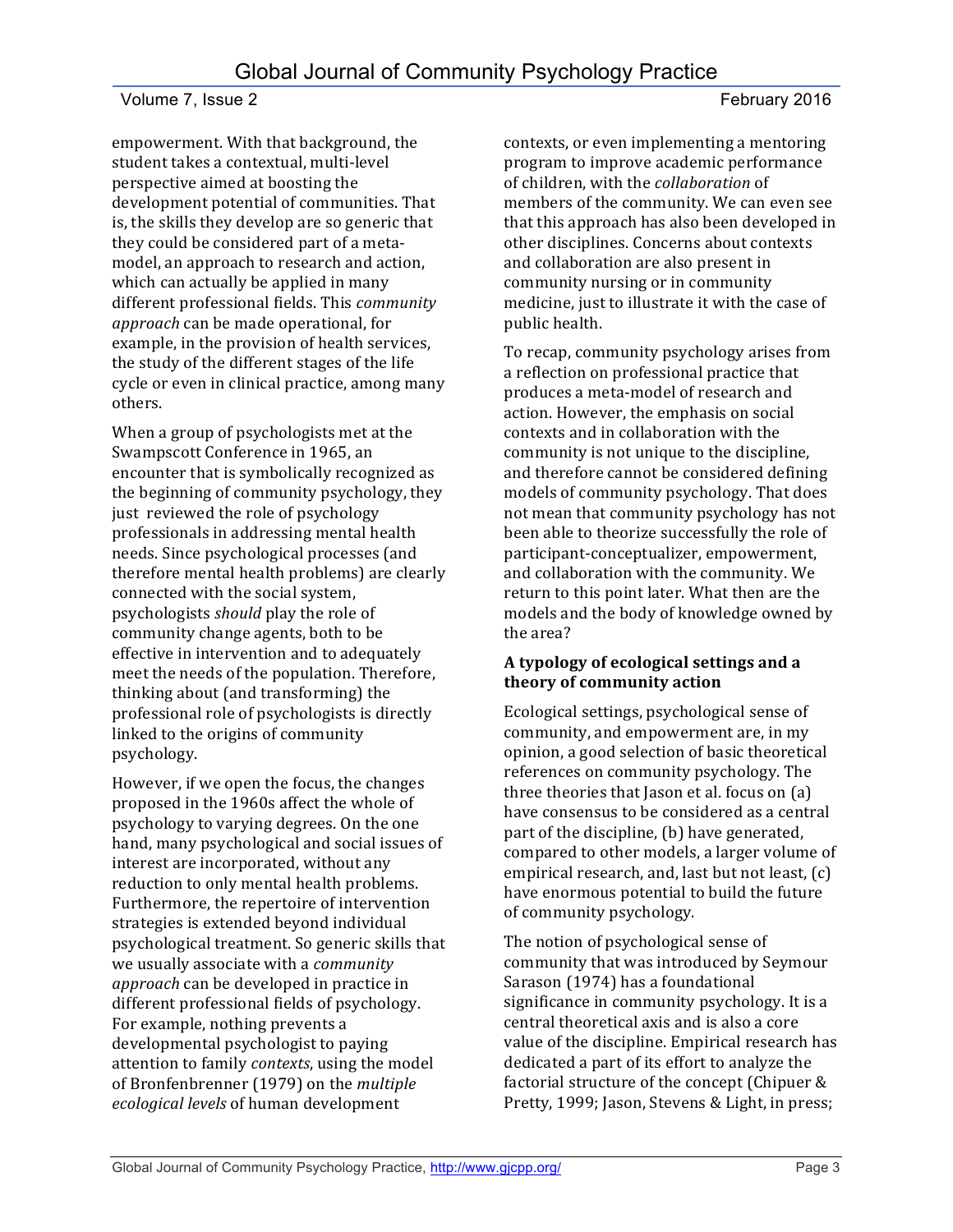## Volume 7, Issue 2 February 2016

Jason, Stevens & Ram, 2015; McMillan & Chavis, 1986; Stevens, Jason, & Ferrari, 2011), and is preferably applied to the behaviors of neighboring and citizen participation (Kloos, Hill, Thomas, Wandersman, Elias & Dalton, 2012). The studies on sense of community show that natural leaders, behavior settings, and grass-roots organizations have a key role in the process of social cohesion (Maya-Jariego, 2004). Research on neighborhoods the ecological setting of choice  $-$  has shown the risks associated with urban districts where low income, overcrowding, pollution, and daily exposure to violence and vandalism predominate, among other factors (Shinn & Toohey, 2003; Wandersman & Nation, 1998).

However, the research conducted so far also allows us to identify shadow areas as well as the elements that need greater theoretical development. First, community psychology seems to have paid more attention to the subjective experience of community than to the specific contexts in which it develops. In the words of Sarason, the community is a "readily available, mutually supportive network of relationships on which one could depend"  $(1974, p. 1)$ . So, to improve our understanding of community contexts, we need to complete the assessment of feelings of belonging (or the perception of interdependence) with the objective of describing the structures in which individuals are inserted as well as the properties of the ecological environment (Maya-Jariego, 2004). In my opinion, the study of the regularities of behavior associated with a specific place (i.e., behavior settings), as in network analysis, can respond quite well to that purpose.

Second, community psychology seems to have proceeded to accumulate empirical evidence on factors that are relevant in the community context without elaborating sufficiently on their nature from a psychological point of view. For example, we know that juvenile delinquency is more prevalent in neighborhoods with high turnover of residents and a low proportion of owner occupied housing. Perhaps we can interpret

residential mobility in terms of social control, or people's expectations of residing in the same place in the future in terms of commitment and responsibility in environmental conservation. Thus we seek basic psychosocial processes that allow us to compare the between diversity of neighborhood contexts. Although the risk and protective factors' framework has been practical in the design of effective interventions, we need to take another step in the formalization of knowledge to contribute to community psychology from a substantive point of view.

Perhaps this explains why the scales for the assessment of psychological sense of community have been applied equally to classrooms and schools; city blocks, neighborhoods, and cities; or even self-help groups, associations, and political parties (Hill, 1996), regardless of the levels of analysis. Communities are made up of large groupings of individuals who feel a mutual commitment, although not necessarily know each other. They are structures of a mesosocial level: they refer to unconscious effects of social structure in the individual and represent the power of indirect relations. Therefore, neither are they small groups nor are they comparable to macro-social phenomena. I think we need to develop a typology of community settings, ecological environments, to guide research in a more systematic way. That entails reference to contexts and settings, which are at the center for concern of community psychology, with more complexity and precision. It also implies a fine-grained analysis of how some contexts are nested in others, and how this translates to the subjective experience of community.

After sense of community, the second concept with possibly more impact on community psychology is empowerment. Partly it is connected with reflections on the role of collaboration with the community, and partly it works as an inspiring metaphor for community action. While recognizing the limits of the definition of the concept from a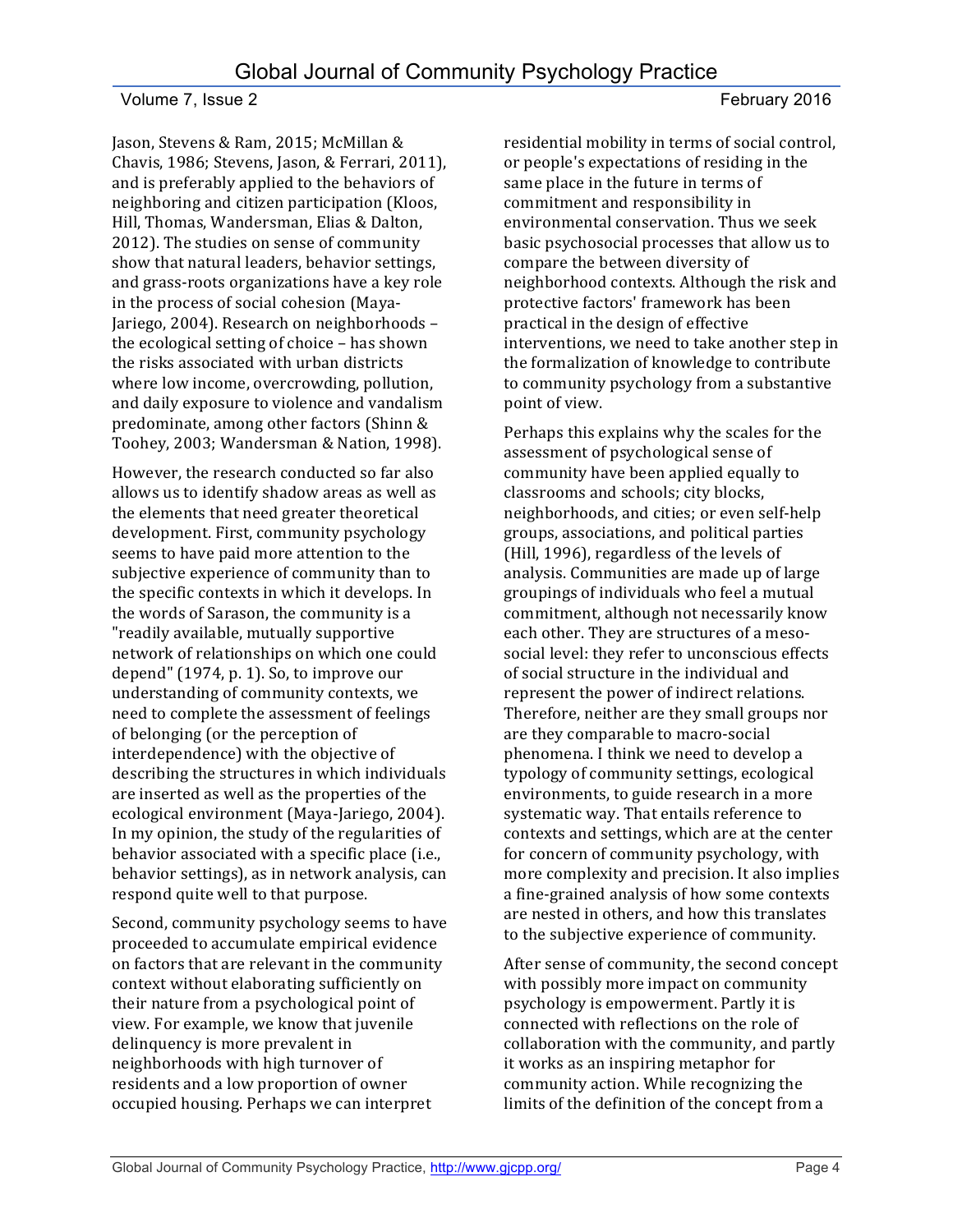### Volume 7, Issue 2 **February 2016 February 2016**

formal point of view (Jason et al., 2016), I believe it represents a second line of theoretical development for community psychology, which is concerned with the theory of social action and community. For example, the literature on the implementation of programs has shown that scientific knowledge is necessary but not sufficient for obtaining positive results (Biglan & Taylor, 2000; Goodman, 2000; Maya-Jariego, 2010). The effectiveness normally goes through a process of community appropriation, where public awareness of the problem, social norms, and the degree of community organization are also decisive for the results. Hence the specific contexts may differ in the degree of community readiness for change that is intended with the intervention (Edwards, Jumper-Thurman, Plested, Oetting & Swanson, 2000). The results (i.e., effectiveness), depend on the interaction between the actions carried out (whether planned or emerging) and previous disposition of community context in which they develop. The effective implementation of programs, therefore, is often linked indirectly to the dynamics of community empowerment.

In the tradition of action research, this work has been carried inductively (indicating which actions work under what circumstances). The evidence-based practices have followed a highly pragmatic approach. However, also in this case I think we are in a position to formulate a systematic view of the processes of science-practice transference, the process of intervention, and the dynamics of community change.

#### **Coda**

In short, community psychology (a) has provided a meta-theoretical framework on the importance of contextual factors at different levels, both in human behavior as in intervention processes; and (b) it has helped redefine the role of psychologists as change agents, working in collaboration with the

community. In this context, and despite the lack of theoretical encouragement of the discipline, both systematic vision of community contexts and a comparative analysis of the effects of community actions (with different people in different contexts) may be able to articulate the theoretical development of community psychology in the medium term.

#### **References**

- Barker, R. G. (1968). *Ecological psychology: Concepts and methods for studying the environment of human behavior.* Stanford, California: Stanford University Press.
- Biglan, A. & Taylor, T.K. (2000). Why have we been more successful in reducing tobacco use than violent crime? *American Journal of Community Psychology*, 28 (3), 269- 302.
- Bronfenbrenner, U. (1979). The Ecology of *Human Development: Experiments by nature and design.* Cambridge, MA: Harvard University Press.
- Chipuer, H. M., & Pretty, G. M. H. (1999). A review of the sense of community index: Current uses, factor structure, reliability, and further development. *Journal of Community Psychology, 27*(6), 643-658.
- Collier, G., Minton, H. L., & Reynolds, G. (1991). Currents of thought in American social psychology. New York: Oxford University Press.
- Edwards, E.W., Jumper-Thurman, P., Plested, B.A., Oetting, E.R., & Swanson, L. (2000). Community readiness: Research to practice. *Journal of Community Psychology*, 28 (3), 291-307.
- Goodman, R.M. (2000). Bridging the gap in effective program implementation: From concept to application. *Journal of Community Psychology*, 28 (3), 309-321.
- Hill, J. (1996). Psychological sense of community: Suggestions for future research. *Journal of Community Psychology*, 24, 431-438.